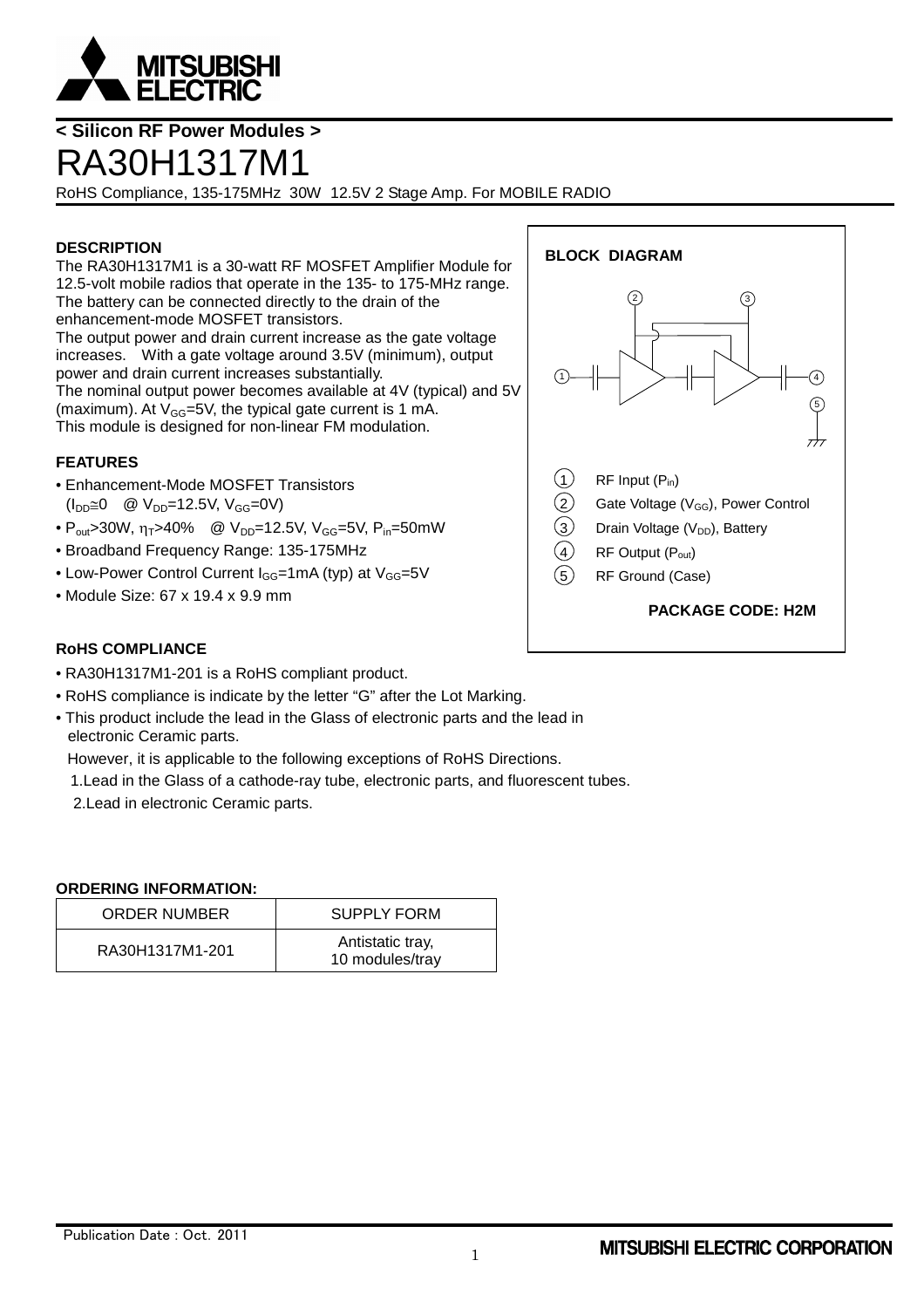## **< Silicon RF Power Modules >** RA30H1317M1 RoHS Compliance, 135-175MHz 30W 12.5V 2 Stage Amp. For MOBILE RADIO

## **MAXIMUM RATINGS** (T<sub>case</sub>=+25°C, unless otherwise specified)

| <b>SYMBOL</b>                | <b>PARAMETER</b>                 | <b>CONDITIONS</b>                                                                   | <b>RATING</b>   | UNIT |
|------------------------------|----------------------------------|-------------------------------------------------------------------------------------|-----------------|------|
| V <sub>DD</sub>              | Drain Voltage                    | $V_{GG}$ <5V, $Z_{G}$ =Z <sub>l</sub> =50 $\Omega$                                  |                 |      |
| $V_{GG}$                     | Gate Voltage                     | $V_{DD}$ <12.5V, P <sub>in</sub> =50mW, Z <sub>G</sub> =Z <sub>L</sub> =50 $\Omega$ | 6               | V    |
| $P_{in}$                     | Input Power                      |                                                                                     | 100             | mW   |
| $P_{\text{out}}$             | <b>Output Power</b>              | f=135-175MHz, $V_{GG}$ <5V                                                          | 45              | W    |
| $T_{\text{case}(\text{OP})}$ | Operation Case Temperature Range |                                                                                     | $-30$ to $+100$ | °C   |
| $T_{\text{stg}}$             | Storage Temperature Range        |                                                                                     | $-40$ to $+110$ | °C   |

The above parameters are independently guaranteed.

## **ELECTRICAL CHARACTERISTICS**  $(T_{case} = +25^{\circ}C, Z_G = Z_L = 50\Omega,$  unless otherwise specified)

| İSYMBOL          | <b>PARAMETER</b>         | <b>CONDITIONS</b>                                                                                                 |                                              | <b>TYP</b> | <b>MAX</b> | <b>UNIT</b> |
|------------------|--------------------------|-------------------------------------------------------------------------------------------------------------------|----------------------------------------------|------------|------------|-------------|
|                  | <b>Frequency Range</b>   |                                                                                                                   | 135                                          |            | 175        | <b>MHz</b>  |
| $P_{\text{out}}$ | <b>Output Power</b>      | $V_{DD} = 12.5 V, V_{GG} = 5V, P_{in} = 50 mW$                                                                    |                                              |            |            | W           |
| $n_{\text{T}}$   | <b>Total Efficiency</b>  |                                                                                                                   |                                              |            |            | $\%$        |
| $2f_{o}$         | $2nd$ Harmonic           |                                                                                                                   |                                              |            | $-35$      | dBc         |
| $3f_{0}$         | 3 <sup>rd</sup> Harmonic |                                                                                                                   |                                              |            | $-45$      | dBc         |
| Pin              | Input VSWR               |                                                                                                                   |                                              |            | 3:1        |             |
| l <sub>GG</sub>  | Leakage Current          | $V_{DD} = 12.5 V, V_{GG} = 0 V, P_{in} = 0 W$                                                                     |                                              |            |            | mA          |
|                  | Stability                | $V_{DD}$ =10.0-15.2V, P <sub>in</sub> =25-70mW,<br>P <sub>out</sub> <30W (V <sub>GG</sub> control), Load VSWR=3:1 | No parasitic oscillation<br>More than -60dBc |            |            |             |
|                  | Load VSWR Tolerance      | $V_{DD}$ =15.2V, P <sub>in</sub> =50mW, P <sub>out</sub> =30W (V <sub>GG</sub> control),<br>Load VSWR=20:1        | No degradation or destroy                    |            |            |             |

All parameters, conditions, ratings, and limits are subject to change without notice.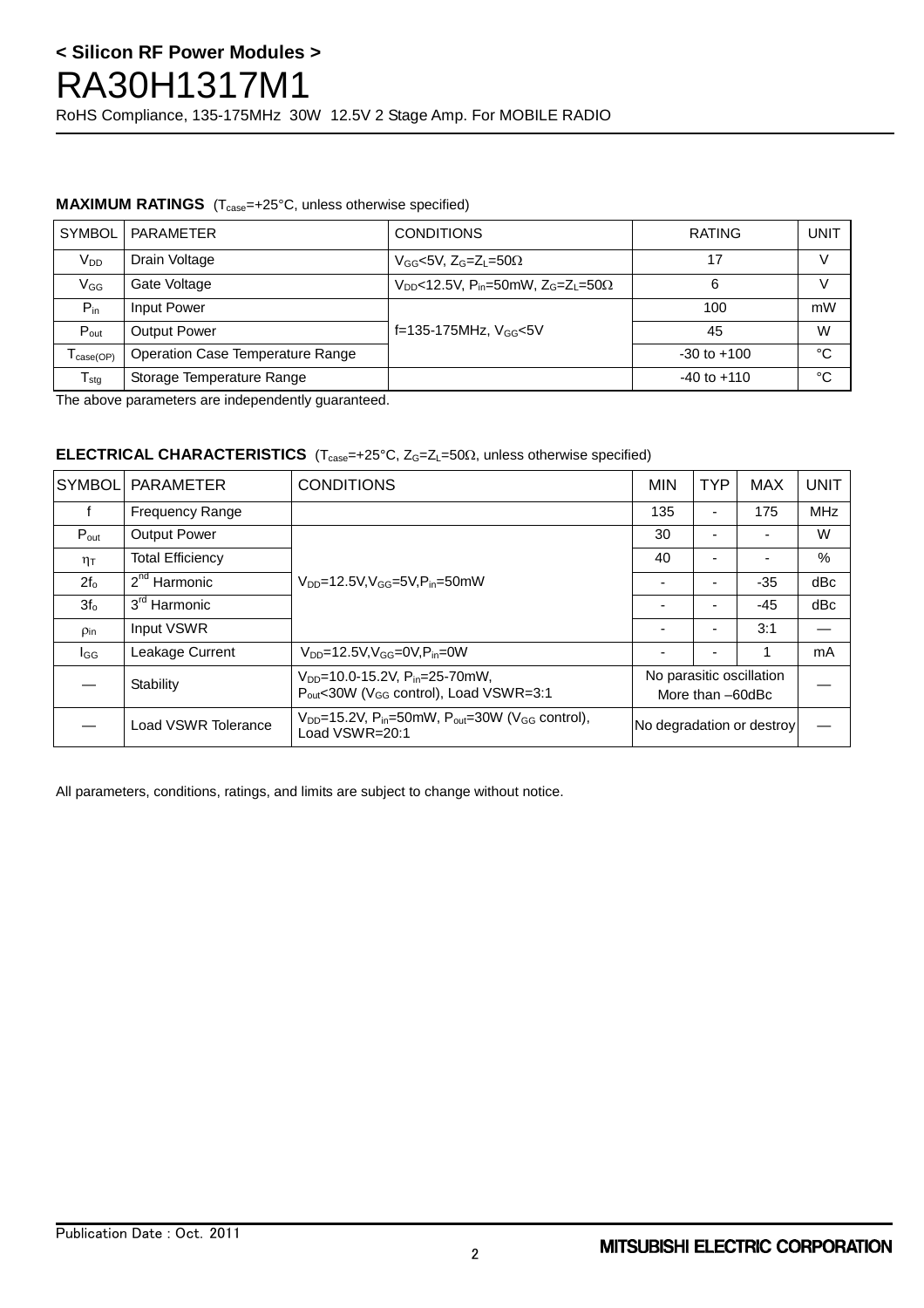# **< Silicon RF Power Modules >** RA30H1317M1

RoHS Compliance, 135-175MHz 30W 12.5V 2 Stage Amp. For MOBILE RADIO

## **TYPICAL PERFORMANCE**  $(T_{case} = +25^{\circ}C, Z_{G} = Z_{L} = 50\Omega,$  unless otherwise specified)

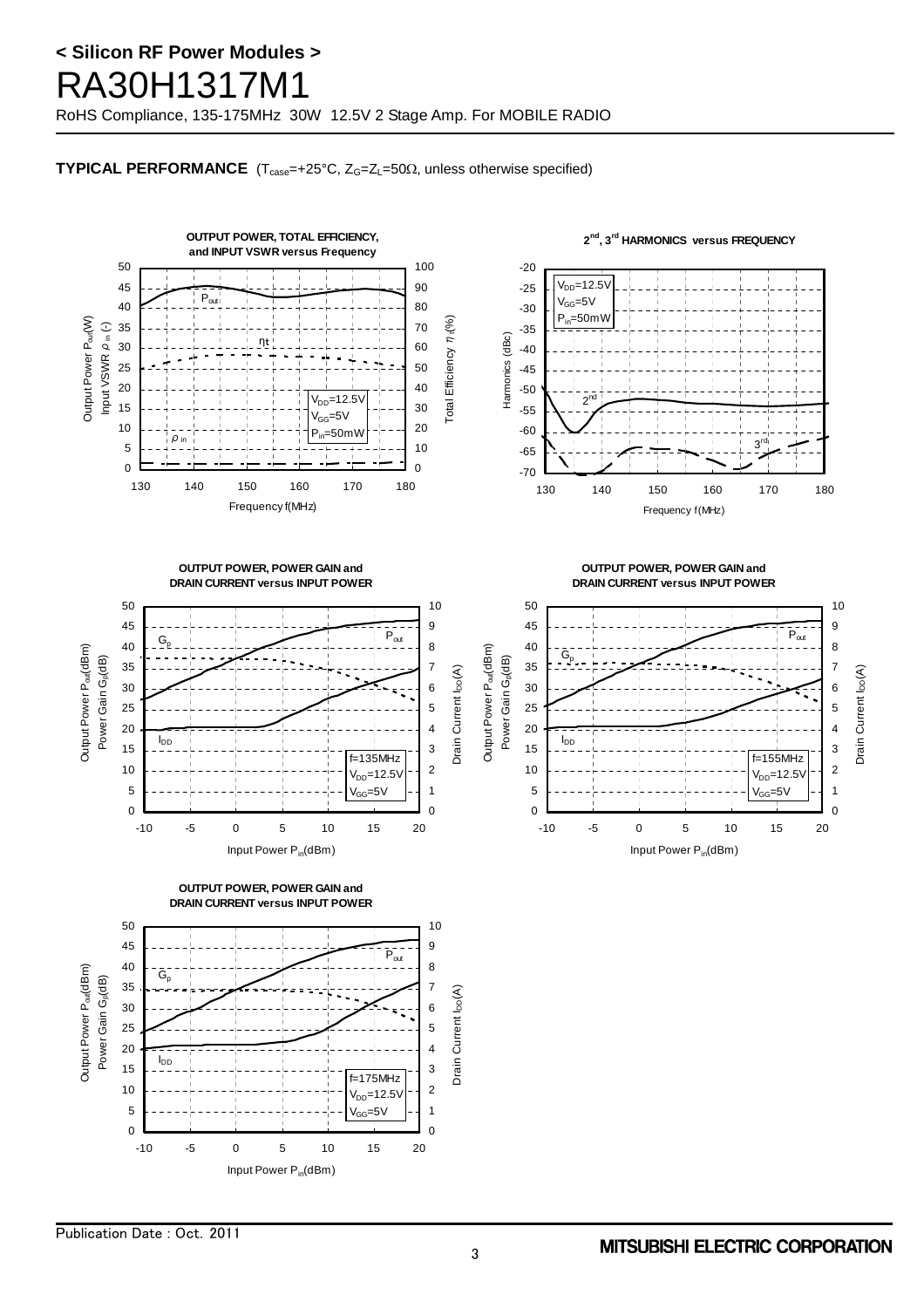# **< Silicon RF Power Modules >** RA30H1317M1

RoHS Compliance, 135-175MHz 30W 12.5V 2 Stage Amp. For MOBILE RADIO

## **TYPICAL PERFORMANCE**  $(T_{case} = +25^{\circ}C, Z_{G} = Z_{L} = 50\Omega,$  unless otherwise specified)



Drain Voltage V<sub>DD</sub>(V)

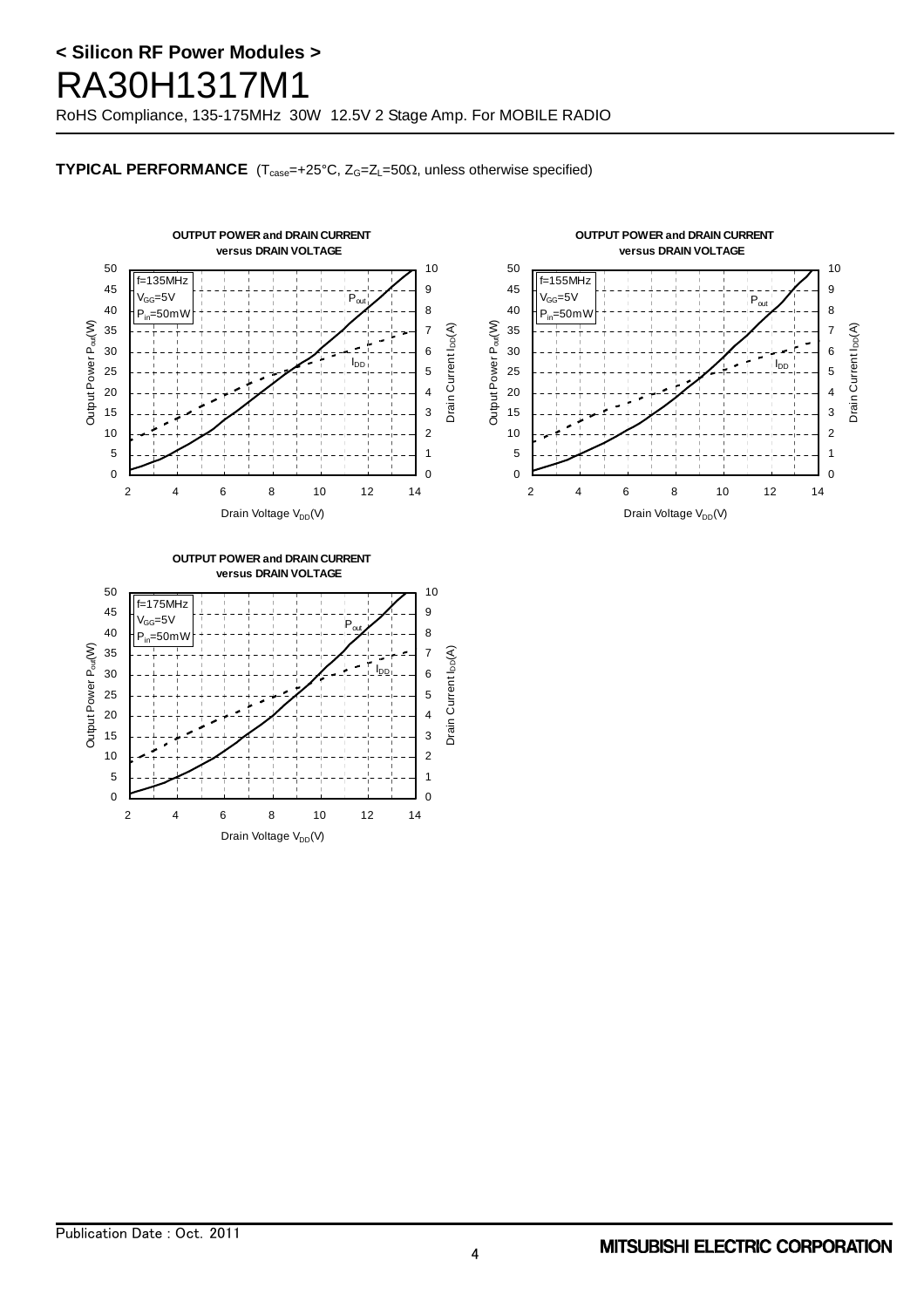# **< Silicon RF Power Modules >** RA30H1317M1

RoHS Compliance, 135-175MHz 30W 12.5V 2 Stage Amp. For MOBILE RADIO

## **TYPICAL PERFORMANCE**  $(T_{case} = +25^{\circ}C, Z_{G} = Z_{L} = 50\Omega,$  unless otherwise specified)



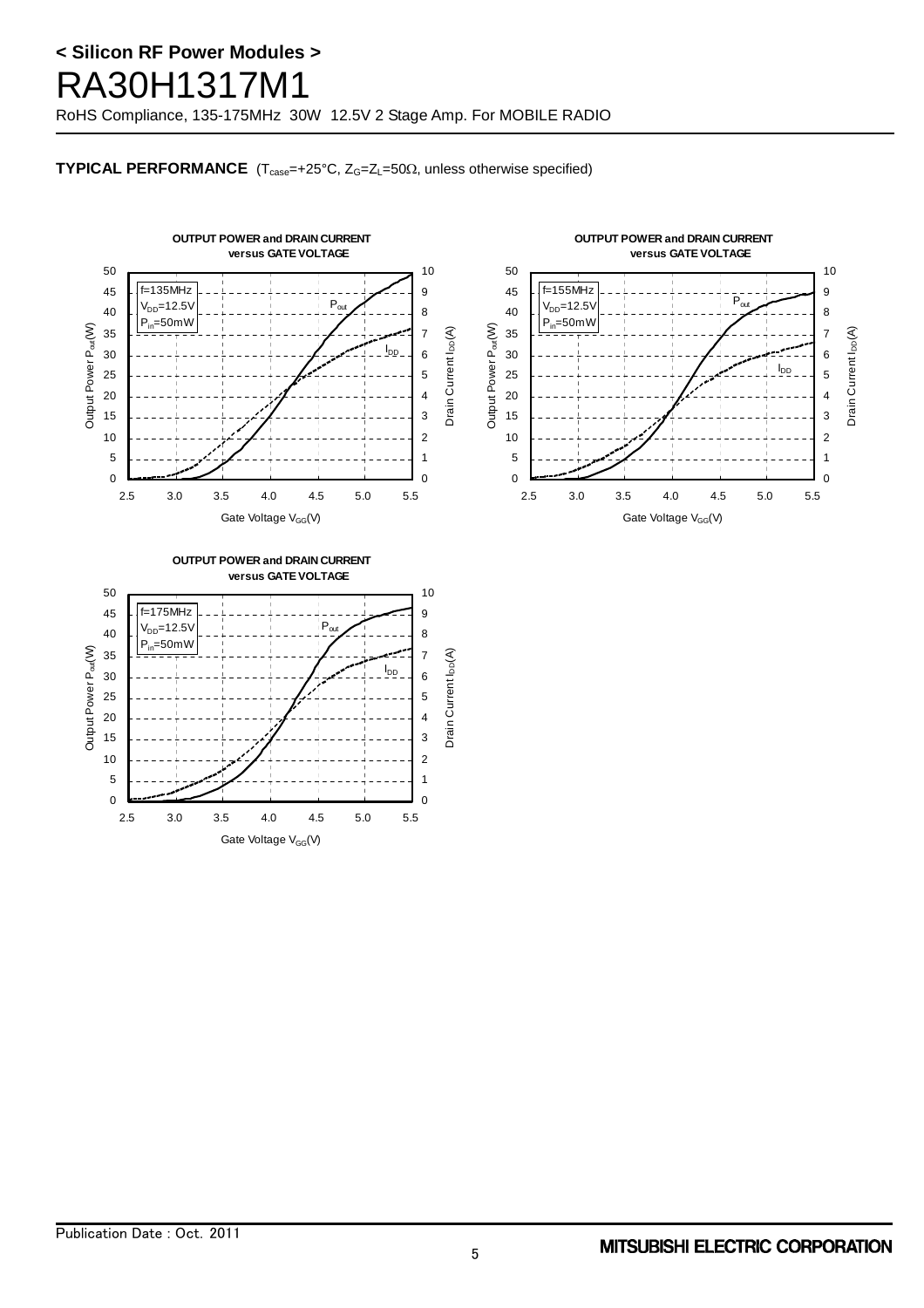# **< Silicon RF Power Modules >** RA30H1317M1 RoHS Compliance, 135-175MHz 30W 12.5V 2 Stage Amp. For MOBILE RADIO

## **OUTLINE DRAWING (mm)**



5 RF Ground (Case)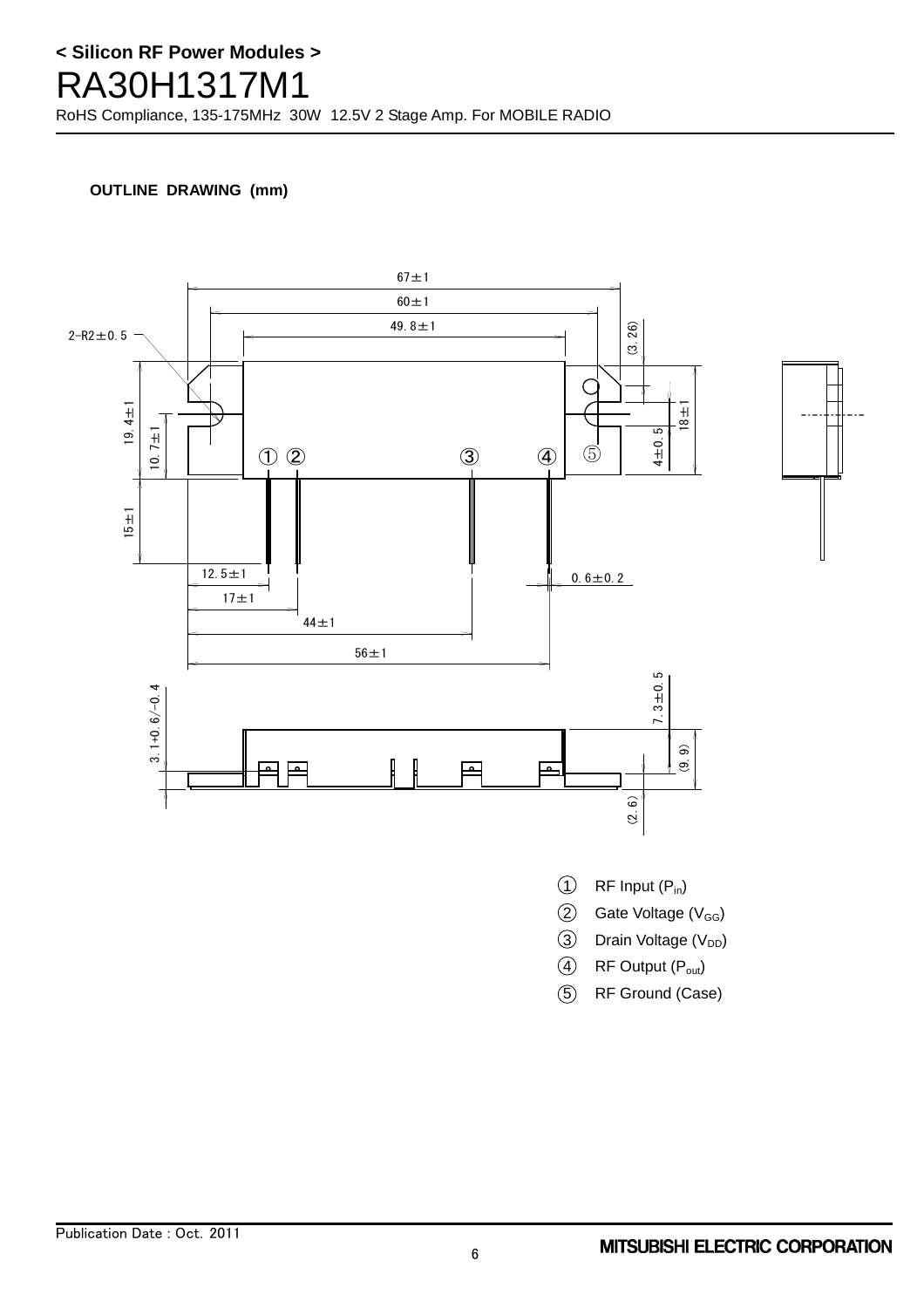RoHS Compliance, 135-175MHz 30W 12.5V 2 Stage Amp. For MOBILE RADIO

## **TEST BLOCK DIAGRAM**



- $(1)$  RF Input  $(P_{in})$
- $(2)$  Gate Voltage (V<sub>GG</sub>)
- $(3)$  Drain Voltage (V<sub>DD</sub>)
- $(4)$  RF Output  $(P_{out})$
- 5 RF Ground (Case)

## **EQUIVALENT CIRCUIT**

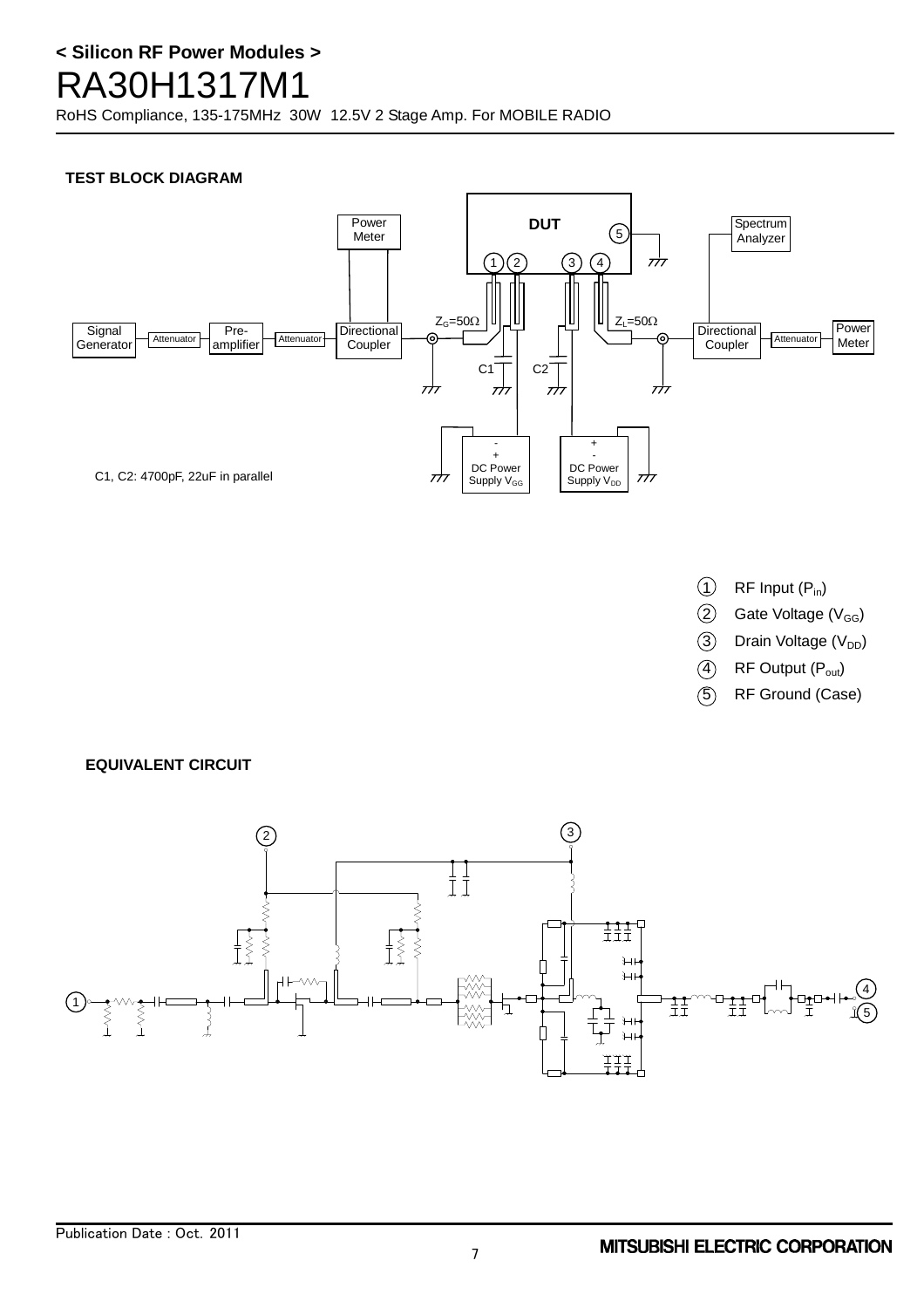## RECOMMENDATIONS and APPLICATION INFORMATION:

## **Construction:**

This module consists of a glass-epoxy substrate soldered onto a copper flange. For mechanical protection, a metal cap is attached (which makes the improvement of RF radiation easy). The MOSFET transistor chips are die bonded onto metal, wire bonded to the substrate, and coated with resin. Lines on the substrate (eventually inductors), chip capacitors, and resistors form the bias and matching circuits. Wire leads soldered onto the glass-epoxy substrate provide the DC and RF connection.

Following conditions must be avoided:

a) Bending forces on the glass-epoxy substrate (for example, by driving screws or from fast thermal changes)

b) Mechanical stress on the wire leads (for example, by first soldering then driving screws or by thermal expansion)

c) Defluxing solvents reacting with the resin coating on the MOSFET chips (for example, Trichloroethylene)

d) ESD, surge, overvoltage in combination with load VSWR, and oscillation

## **ESD:**

This MOSFET module is sensitive to ESD voltages down to 1000V. Appropriate ESD precautions are required. **Mounting:**

A thermal compound between module and heat sink is recommended for low thermal contact resistance.

The module must first be screwed to the heat sink, then the leads can be soldered to the printed circuit board.

M3 screws are recommended with a tightening torque of 4.0 to 6.0 kgf-cm.

## **Soldering and Defluxing:**

This module is designed for manual soldering.

The leads must be soldered after the module is screwed onto the heat sink.

The temperature of the lead (terminal) soldering should be lower than 350°C and shorter than 3 second.

Ethyl Alcohol is recommend for removing flux. Trichloroethylene solvents must not be used (they may cause bubbles in the coating of the transistor chips which can lift off the bond wires).

## **Thermal Design of the Heat Sink:**

At  $P_{\text{out}}$ =30W,  $V_{\text{DD}}$ =12.5V and  $P_{\text{in}}$ =50mW each stage transistor operating conditions are:

| Stage     | $^-$ in<br>(W) | out<br>(W) | $R_{th(ch-case)}$<br>(°C/W) | @ η <sub>τ</sub> =40%<br>ldd i<br>'A) | <sup>V</sup> DD<br>(V) |
|-----------|----------------|------------|-----------------------------|---------------------------------------|------------------------|
| ⊿ st      | 0.05           | 5.0        | 2.9                         | 0.84                                  | 12.5                   |
| $\sim$ nd | 5.0            | 30.0       | 0.7                         | 5.16                                  |                        |

The channel temperatures of each stage transistor  $T_{ch} = T_{case} + (V_{DD} \times I_{DD} - P_{out} + P_{in}) \times R_{th(ch-case)}$  are:

 $T_{\text{ch1}} = T_{\text{case}} + (12.5 \text{V} \times 0.84 \text{A} - 5.0 \text{W} + 0.05 \text{W}) \times 2.9^{\circ} \text{C/W} = T_{\text{case}} + 16.1^{\circ} \text{C}$ 

 $T_{\text{ch2}} = T_{\text{case}} + (12.5 \text{V} \times 5.16 \text{A} - 30.0 \text{W} + 5.0 \text{W}) \times 0.7 \text{°C/W} = T_{\text{case}} + 27.7 \text{ °C}$ 

For long-term reliability, it is best to keep the module case temperature ( $T_{\text{case}}$ ) below 90°C. For an ambient temperature T<sub>air</sub>=60°C and P<sub>out</sub>=30W, the required thermal resistance R<sub>th (case-air)</sub> = (T<sub>case</sub> - T<sub>air</sub>) / ((P<sub>out</sub> /  $\eta_T$ ) - P<sub>out</sub> +  $P_{in}$ ) of the heat sink, including the contact resistance, is:

 $R_{th (case-air)} = (90 °C - 60 °C) / (30 W/40 % - 30 W + 0.05 W) = 0.67 °C/W$ 

When mounting the module with the thermal resistance of 0.67 °C/W, the channel temperature of each stage transistor is:  $T_{\text{ch1}} = T_{\text{air}} + 46.1 \text{ °C}$ 

 $T_{\text{ch2}} = T_{\text{air}} + 57.7 \text{ °C}$ 

The 175°C maximum rating for the channel temperature ensures application under derated conditions.

## **Output Power Control:**

By the gate voltage  $(V_{GG})$ .

Around  $V_{GG}$ =3.5V, the output power and drain current increases substantially.

Around  $V_{GG}$ =4V (typical) to  $V_{GG}$ =5V (maximum), the nominal output power becomes available.

## **Oscillation:**

To test RF characteristics, this module is put on a fixture with two bias decoupling capacitors each on gate and drain, a 4.700 pF chip capacitor, located close to the module, and a 22 µF (or more) electrolytic capacitor.

When an amplifier circuit around this module shows oscillation, the following may be checked:

a) Do the bias decoupling capacitors have a low inductance pass to the case of the module?

b) Is the load impedance  $Z_1 = 50\Omega$ ?

c) Is the source impedance  $Z_G=50\Omega$ ?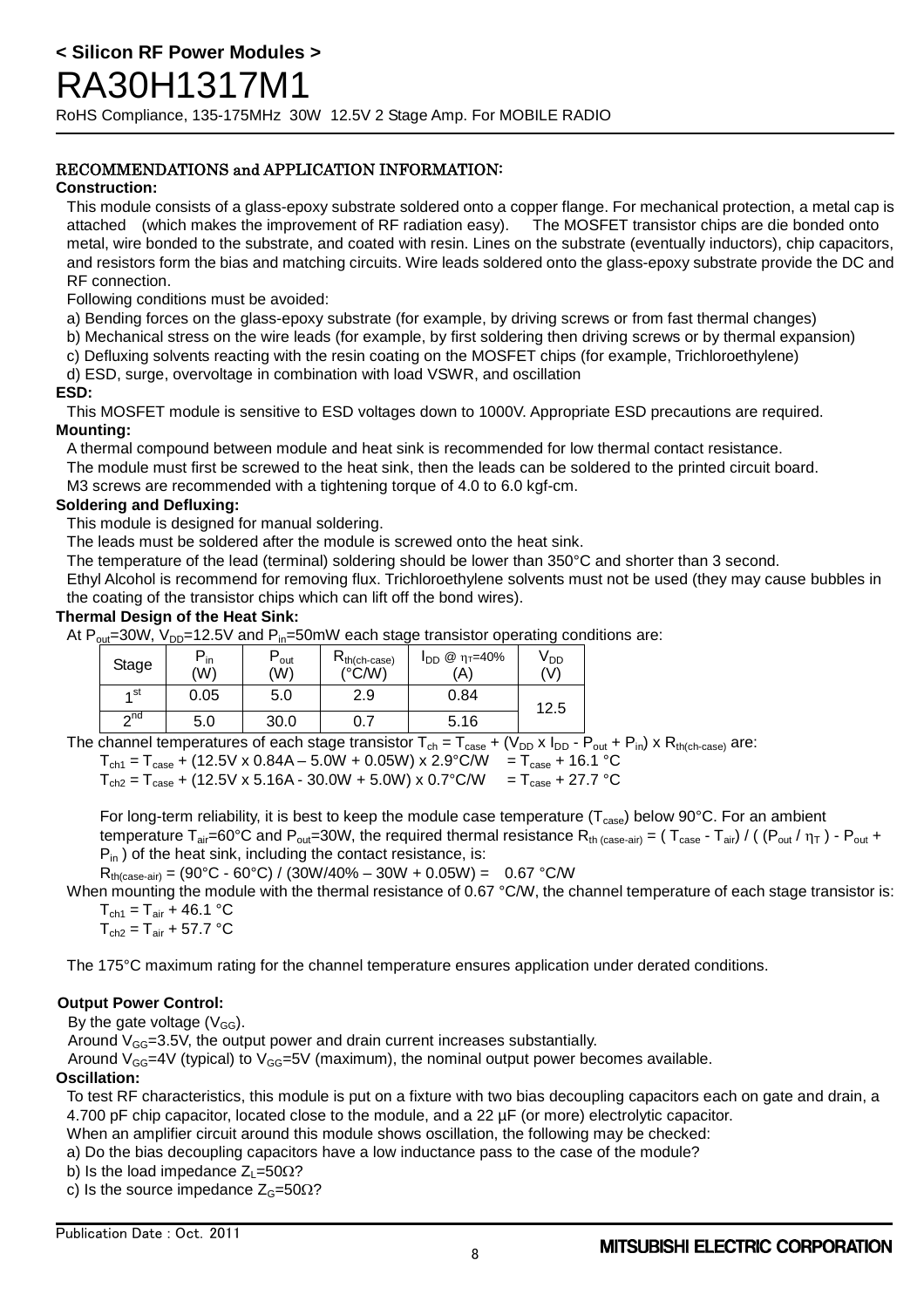## **ATTENTION:**

- 1.High Temperature ; This product might have a heat generation while operation,Please take notice that have a possibility to receive a burn to touch the operating product directly or touch the product until cold after switch off. At the near the product,do not place the combustible material that have possibilities to arise the fire.
- 2.Generation of High Frequency Power ; This product generate a high frequency power. Please take notice that do not leakage the unnecessary electric wave and use this products without cause damage for human and property per normal operation.
- 3.Before use; Before use the product,Please design the equipment in consideration of the risk for human and electric wave obstacle for equipment.

## **PRECAUTIONS FOR THE USE OF MITSUBISHI SILICON RF POWER DEVICES:**

- 1. The specifications of mention are not guarantee values in this data sheet. Please confirm additional details regarding operation of these products from the formal specification sheet. For copies of the formal specification sheets, please contact one of our sales offices.
- 2.RA series products (RF power amplifier modules) and RD series products (RF power transistors) are designed for consumer mobile communication terminals and were not specifically designed for use in other applications. In particular, while these products are highly reliable for their designed purpose, they are not manufactured under a quality assurance testing protocol that is sufficient to guarantee the level of reliability typically deemed necessary for critical communications elements and In the application, which is base station applications and fixed station applications that operate with long term continuous transmission and a higher on-off frequency during transmitting, please consider the derating, the redundancy system, appropriate setting of the maintain period and others as needed. For the reliability report which is described about predicted operating life time of Mitsubishi Silicon RF Products , please contact Mitsubishi Electric Corporation or an authorized Mitsubishi Semiconductor product distributor.
- 3. RD series products use MOSFET semiconductor technology. They are sensitive to ESD voltage therefore appropriate ESD precautions are required.
- 4. In the case of use in below than recommended frequency, there is possibility to occur that the device is deteriorated or destroyed due to the RF-swing exceed the breakdown voltage.
- 5. In order to maximize reliability of the equipment, it is better to keep the devices temperature low. It is recommended to utilize a sufficient sized heat-sink in conjunction with other cooling methods as needed (fan, etc.) to keep the channel temperature for RD series products lower than 120deg/C(in case of Tchmax=150deg/C) ,140deg/C(in case of Tchmax=175deg/C) under standard conditions.
- 6. Do not use the device at the exceeded the maximum rating condition. In case of plastic molded devices, the exceeded maximum rating condition may cause blowout, smoldering or catch fire of the molding resin due to extreme short current flow between the drain and the source of the device. These results causes in fire or injury.
- 7. For specific precautions regarding assembly of these products into the equipment, please refer to the supplementary items in the specification sheet.
- 8. Warranty for the product is void if the products protective cap (lid) is removed or if the product is modified in any way from it's original form.
- 9. For additional "Safety first" in your circuit design and notes regarding the materials, please refer the last page of this data sheet.
- 10. Please refer to the additional precautions in the formal specification sheet.